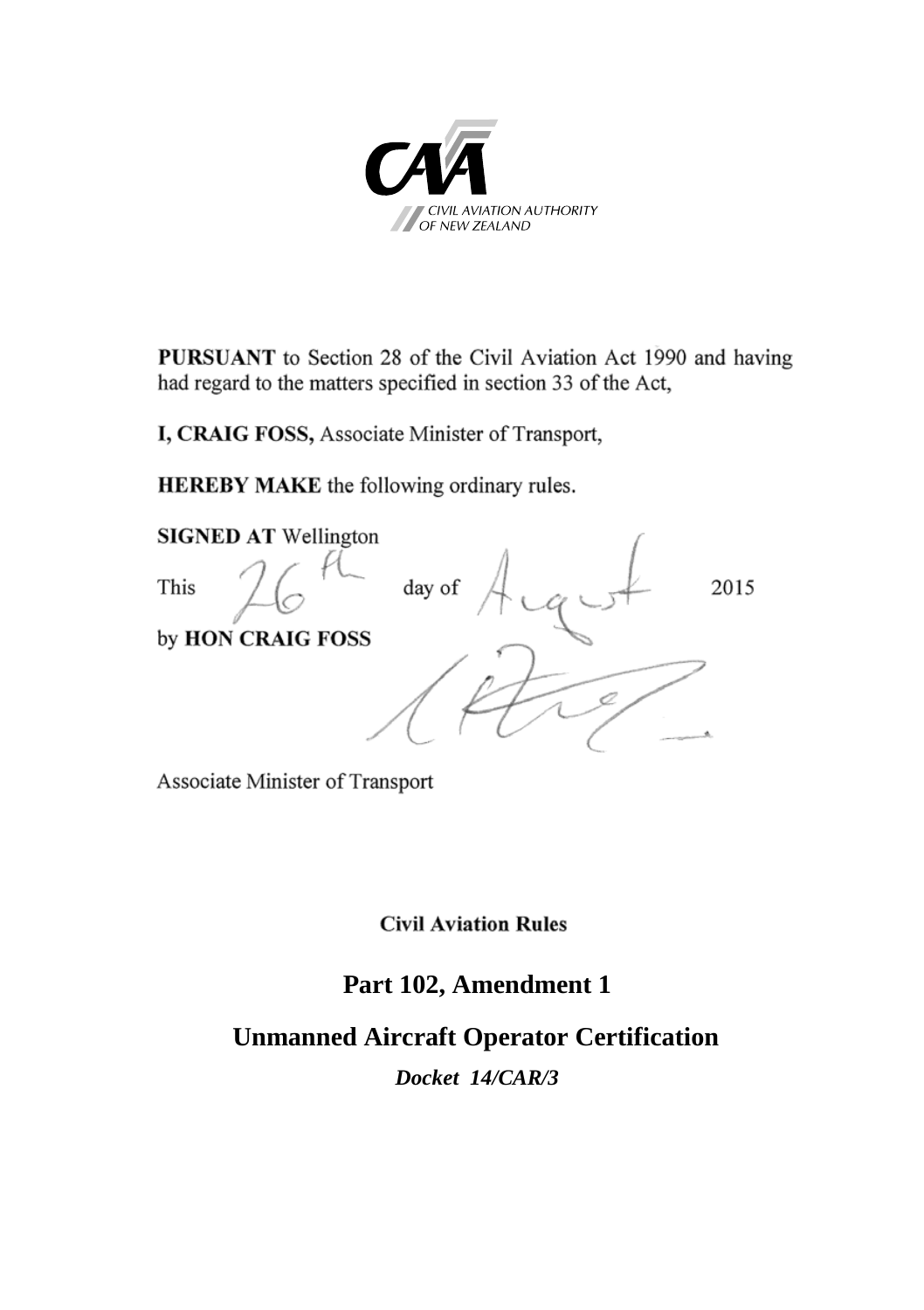# **Contents**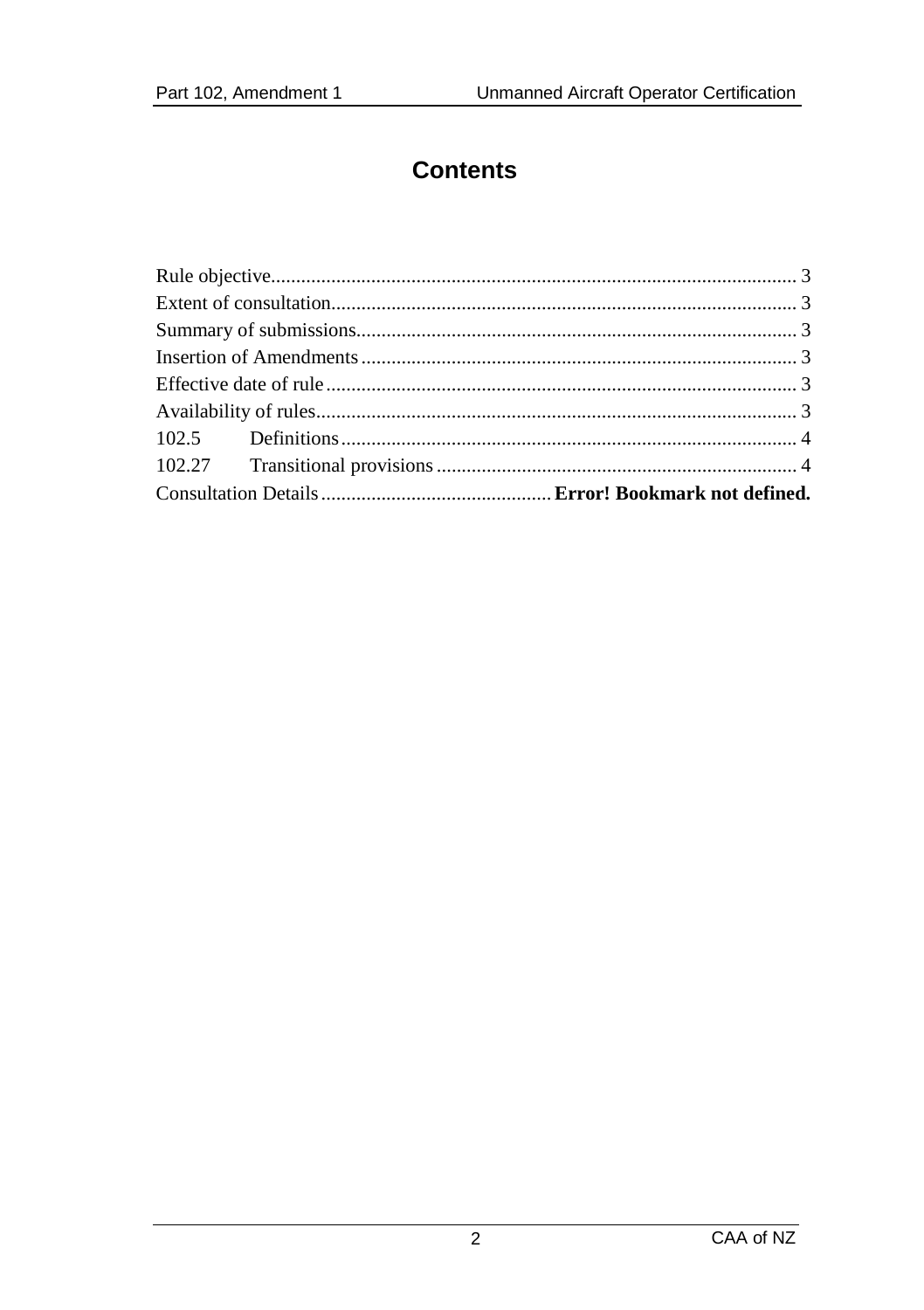### **Rule objective**

The objective of amendment 1 to Part 102 is to make minor editorial corrections.

This amendment forms part of the Omnibus 2014 rule project which also contains amendments to the following Parts:

| Part 1  | Part 93         | Part 125 |
|---------|-----------------|----------|
| Part 12 | <b>Part 101</b> | Part 135 |
| Part 19 | Part 108        | Part 139 |
| Part 43 | Part 115        | Part 145 |
| Part 65 | Part 119        | Part 172 |
| Part 91 | Part 121        |          |

#### **Extent of consultation**

On 7 May 2015, the introduction of Part 102 was notified in the Gazette. Since the Part 102 was finalised, the CAA has identified a number of changes that are necessary to be made.

The changes are minor editorial changes that are not controversial. For this reason consultation was not considered necessary in this case.

### **Summary of submissions**

No submissions were sought or received on the changes included in this amendment.

### **Insertion of Amendments**

The amendments to the rules in this Part are reflected by replacing the existing rules with the amended rules as noted.

### **Effective date of rule**

Amendment 1 to Part 102 comes into force on 24 September 2015.

## **Availability of rules**

Civil Aviation Rules are available from–

CAA web site:<http://www.caa.govt.nz/> Freephone: 0800 GET RULES (0800 438 785)